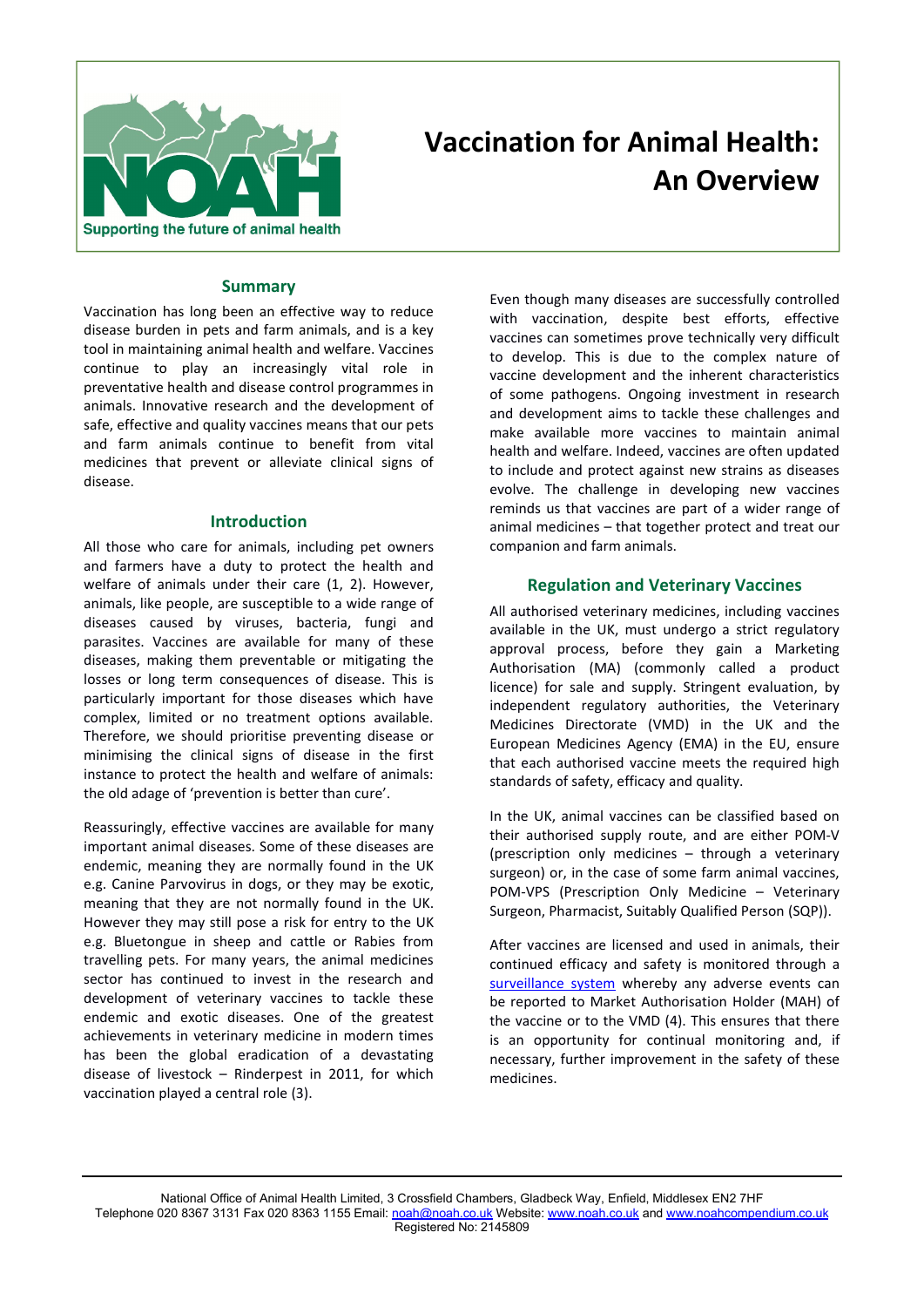# **Key Concepts: Vaccines and Vaccination**

Vaccines have a long and successful history of preventing and controlling disease. The veterinary vaccines available today represent years of innovative research and meet many of the disease threats faced by pets and farm animals in the UK today.

Vaccines work by stimulating an immune response in an animal without causing the disease itself. When healthy animals are vaccinated, their own immune system responds to the vaccine and can remember the infectious agent to which the animal is vaccinated. This means, if appropriately vaccinated animals are then exposed to the pathogen against which they have been vaccinated, they can expect a level of protection from disease.

The main types of vaccines available can be categorised as modified-live (attenuated), inactivated and recombinant.

- Modified-live (attenuated): a vaccine that contains an intact but weakened pathogen which stimulates an immune response but does not cause clinical disease.
- Inactivated (killed): a vaccine that contains a completely inactivated pathogen, which is no longer infectious. These vaccines often contain an adjuvant, which is a compound added to help improve the protective immune response.
- Recombinant: a vaccine that is produced using genetic engineering technology and using specific genetic material from a pathogen to produce proteins which will stimulate an immune response when the animal is vaccinated.
- Toxoid: a vaccine that is based on inactivated toxins produced by pathogens. These vaccines stimulate immunity and protect the animal against these toxins.

Research and innovation has also resulted in the development of novel and more sophisticated technologies such as marker vaccines. Typically, when animals are vaccinated they produce an immune response that resembles that of a natural infection. It can then be difficult when testing animals to determine if they have been naturally infected or if they have been vaccinated. An example is the farm animal marker vaccine for Infectious Bovine Rhinotracheitis (IBR) – a highly contagious respiratory disease in cattle.

Irrespective of the type of vaccine used, an animal should be in good health at the time of vaccination – as a properly functioning immune system is needed to stimulate a good immune response and develop an effective level of protection. Initially a primary vaccination course should be completed and depending on the vaccine type and the species of animal, it may be necessary to follow up with booster vaccinations at intervals based on veterinary advice

and the characteristics of the vaccine, to maintain protective immunity throughout the animals' lifetime.

There is no 'one size fits all' when vaccinating animals and vaccination protocols should be tailored, based on veterinary consultation, for individual pets or groups of farm animals. This is because animals are exposed to a range of different risk factors related to their age, lifestyle, prevailing disease threats and travel/movement. These factors should be discussed with the vet to decide on the most appropriate choice of vaccine and vaccination protocol. For some farm animal vaccines, appropriate advice can also be sought from an SQP.

Another important concept in vaccination is that of 'herd immunity'. Herd immunity is the protection offered to a wider community of animals, pets or farm animals, when a sufficiently high proportion of individual animals are vaccinated, reducing the prevalence of disease and numbers of susceptible individuals in an area. An unfortunate example of what can happen when herd immunity diminishes were the outbreaks of measles in the UK in recent years, which are thought to be due to reduced numbers of children being vaccinated (5).

Public health can also be protected through vaccination and a good example of this is the requirement for cats, dogs and ferrets to have a valid rabies vaccination before entering or returning to the UK from abroad (6). Vaccination plays a key role in protecting animals and people in the UK from the threat of rabies, which is still one of the most deadly zoonoses (meaning diseases which can be passed from animals to humans) (7).

Vaccination can also help support the responsible use of antibiotics by preventing disease or reducing clinical signs so that fewer veterinary medicine treatments are needed. Although antibiotics are only useful for bacterial infections, there are many cases where farm animals and pets succumb to viral disease in the first instance, which then leads to a subsequent secondary bacterial infection that may need treatment with antibiotics. So vaccinating for both bacterial and viral disease can help to preserve the future effectiveness of antibiotics.

#### **Companion Animal Vaccination**

The mainstay of protecting our pets from a wide range of diseases, many of which are very difficult or impossible to treat, is through vaccination. Our pets enjoy the protection from disease despite the risks they face every day from the environment, from travelling and from direct and indirect contact with unvaccinated or diseased animals. As every pet is faced with different risk factors, it is very important to discuss these with the vet, so the most appropriate vaccinations are provided. The information about the different vaccines is publically available, provided in the Summary of Product Characteristics (SPC)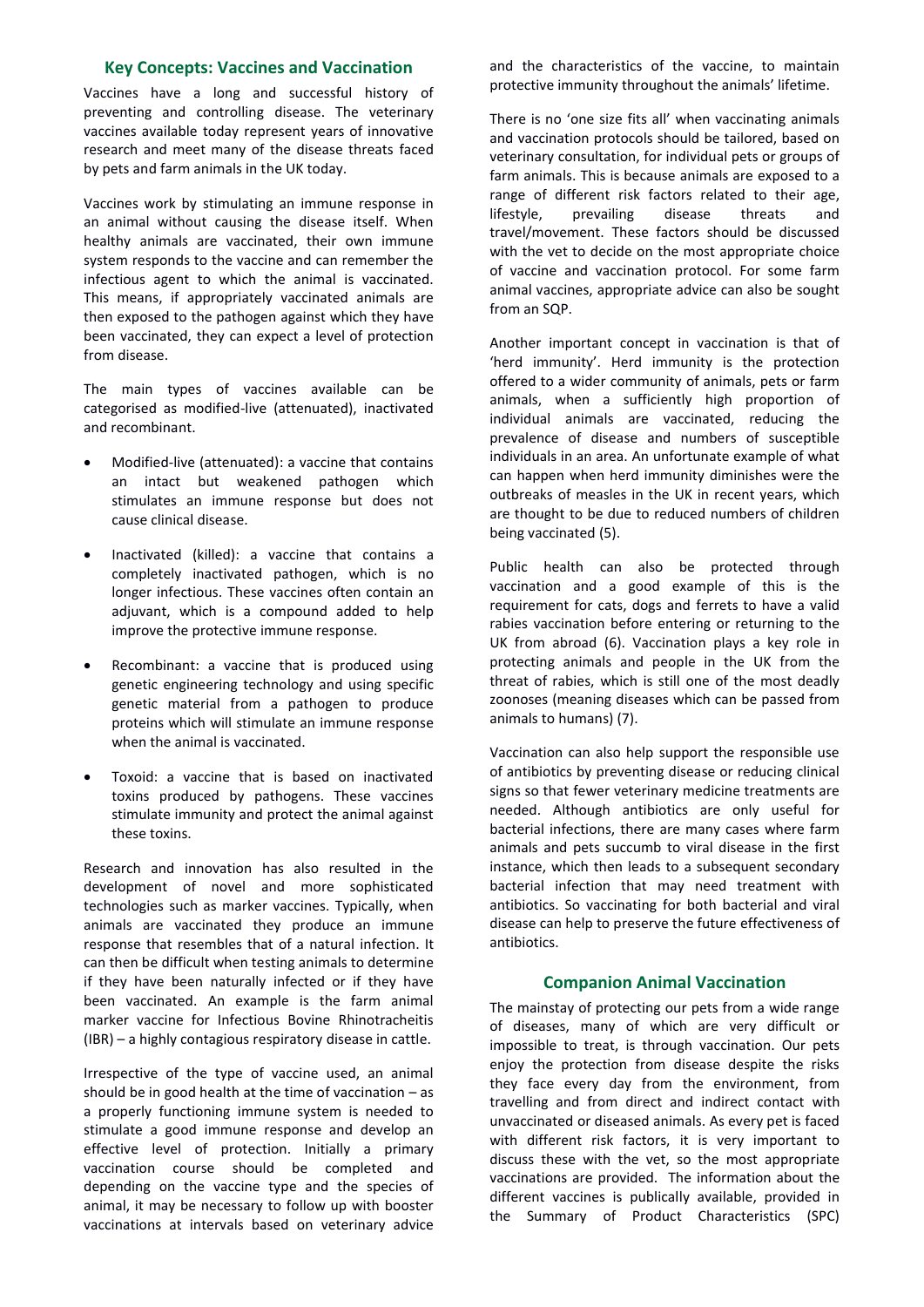associated with each individual UK authorised vaccine (8). As recommended by the VMD, the vet should take the SPC and specific risk factors associated with each animal into account when they are developing a suitable vaccination schedule (9).

# **Feline Vaccination**

Many of the most important diseases in cats can be prevented, controlled or alleviated through effective vaccination. These include:

- Feline Panleukopenia/Infectious Enteritis (Feline Panleukopenia or Parvovirus, FPV)
- Feline Rhinotracheitis (Feline Herpesvirus, FHV)
- Feline Calicivirus (FCV)
- Feline Leukaemia Virus (FeLV)
- *Chlamydophila felis*
- Feline Rabies

In 2015, the European Advisory Board on Cat Diseases (ABCD) produced updated best practice vaccination guidelines for indoor and outdoor cats, rescue shelter cats and breeding catteries (10). These guidelines recommend that 'core' vaccines should be administered to all cats (FPV, FHV, FCV) and 'non-core' are recommended only for cats at risk of specific infection. Additionally, 'circumstantial' vaccines are needed in specific circumstances such as Rabies vaccination for cats travelling in and out of the UK often referred to as the PETS travel scheme. The ABCD also provide recommendations on vaccination schedules for the primary vaccination course and subsequent boosters, which take into consideration the type of vaccine product and vaccination history. More information on cat vaccines can be found in the NOAH briefing document 'Cat Vaccination'.

## **Canine Vaccination**

The UK veterinary medicines regulator, the VMD, have published a position paper on authorised vaccination schedules for dogs including core and non-core vaccines (9). The important canine diseases, for which vaccines are available, include:

- Canine Distemper Virus (CDV)
- Canine Parvovirus (CPV)
- Canine Adenovirus (CAV)
- Canine Leptospira
- Canine parainfluenza virus (CPi)
- *Bordetella bronchiseptica*
- Canine Rabies

The core canine UK vaccines include CDV, CAV and CPV – these protect dogs from severe life threating viruses, whilst canine leptospira, CPi and *Bordetella bronchiseptica* for animals who are at risk due to their geographical location, local environment or lifestyle and are considered non-core (9). Other UK vaccines authorised for use in dogs in Canine Herpes and Canine Coronavirus (Canine Enteric Coronavirus, CECOV). More information on dog vaccines can be found in the NOAH briefing document 'Dog Vaccination'.

## **Rabbit Vaccination**

Vaccination of pet rabbits is an important part of a proactive approach to preventative healthcare and is widely recommended to protect rabbits from two very serious viral infectious diseases – myxomatosis and rabbit haemorrhagic disease. These diseases can result in rabbits needing prolonged intensive care treatment and in many cases the most serious viral diseases of rabbits are fatal. Vaccinating to protect rabbits against these two deadly diseases therefore makes good sense and the benefits are clearly evident in terms of reducing rabbit suffering and death and alleviating owner distress. More information on rabbit vaccines can be found in the NOAH briefing document 'Rabbit Vaccination'.

# **Farm Animal Vaccination**

Farm animals are represented by a variety of different species, from cattle, sheep, pigs and poultry to farmed fish. This means there is a correspondingly diverse range of potential disease threats and vaccines available to protect farm animals.

Disease outbreaks can occur when new stock are brought in to replenish the herd or flock, or when an animal becomes ill and disease may spread within susceptible animals housed or grouped together. Taken together, the challenges faced by farm animals means there is an ongoing requirement for effective, safe, quality vaccines  $-$  not only for the endemic diseases, but also during periods of exotic disease threat.

A good example of vaccines used on farm as part of an endemic disease control programme in the UK is that of Bovine Viral Diarrhoea (BVD) in cattle. An example of an exotic disease threat faced by cattle and sheep is Bluetongue, for which vaccination is the effective way to help prevent the spread of disease (11).

In aquaculture too the innovative development of vaccine products supports fish health and welfare and the productivity of an important and growing sector in the UK.

Farm animal vaccination strategies are developed as part of preventative farm health plans, which aim to vaccinate based on individual farm risk for particular diseases. Species-specific guidelines on responsible use of vaccines and vaccination are produced by RUMA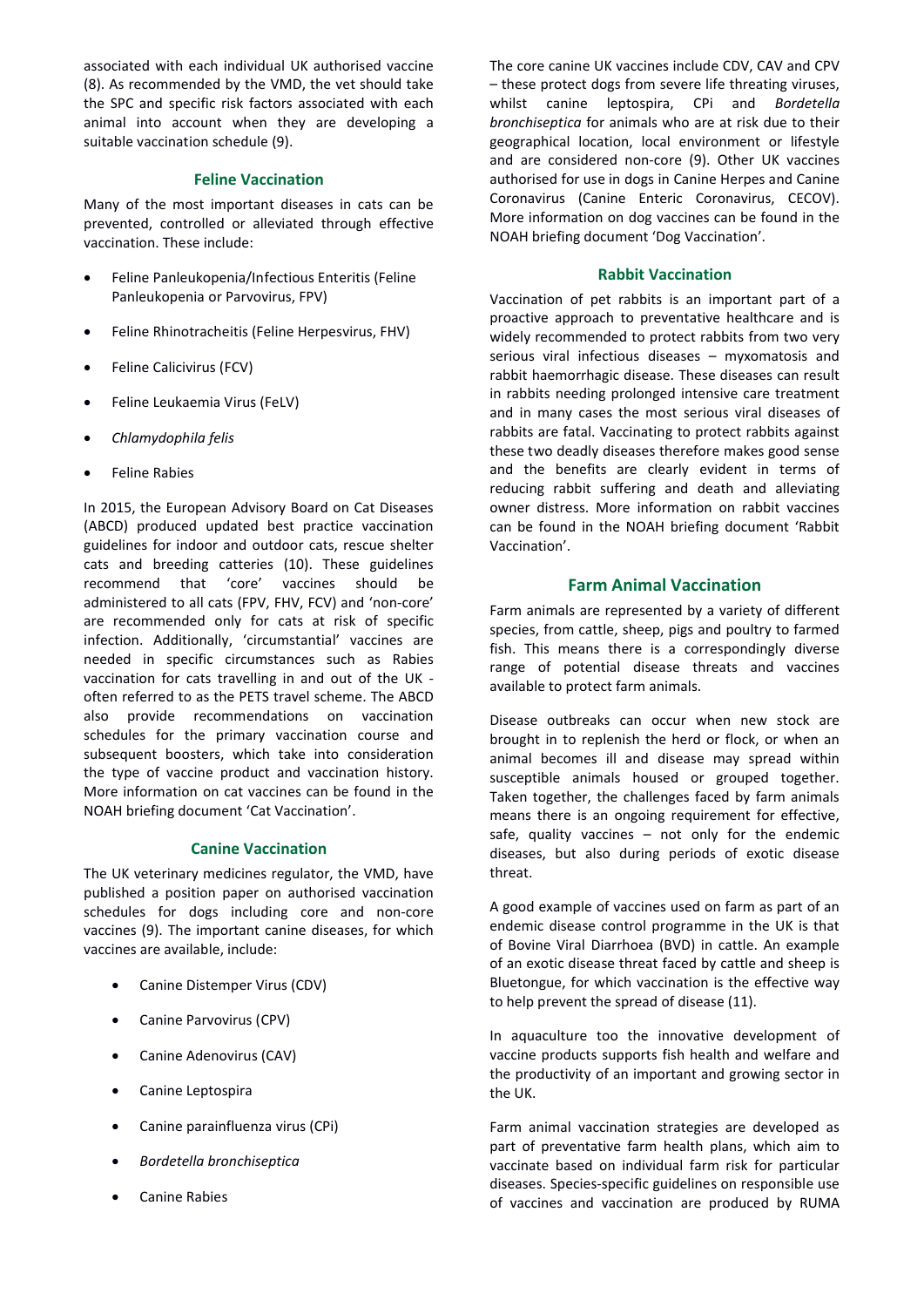(Responsible Use of Medicines in Agriculture Alliance) (12).

The production of safe, affordable food from healthy animals is an increasing priority in a growing global population. Farmers are meeting this need by embracing animal medicine innovation to improve health and welfare and prevent losses where possible. The use of vaccines on farm is also becoming increasingly important at a time when farmers and vets are refining and improving their responsible use of antibiotics. More detailed information can be found in the NOAH briefing document 'Farm Animal Vaccination.

## **Equine Vaccination**

Horses as companion animals, athletes and breeding stock are exposed to varied disease threats depending on their unique circumstances. Risk factors including travelling to other geographical regions and mixing with unvaccinated horses are also very important.

Important equines vaccines include Equine Influenza, Tetanus, Equine Herpes Virus 1 and 4 (EHV-1 and EHV-4). Other vaccines that are authorised for use in horses in the UK include those for equine viral arteritis, equine rotavirus, *Streptococcus equi equi* and West Nile Virus. Depending on the lifestyle and use of the horse specific vaccinations are recommended. Vaccination of all horses is recommended for equine tetanus, which can be fatal and equine influenza, which is a contagious viral respiratory disease (12). Many equestrian organisations and all racecourse premises require mandatory vaccination for equine influenza (12). Regular EHV vaccination is important for breeding stock, particularly in stud farms, to help reduce reproductive losses and respiratory disease (13). More detailed information can be found in the NOAH briefing document 'Equine Vaccination'.

## **Future Outlook**

The availability of veterinary vaccines across the EU and in the UK is a key priority for the European medicines regulator, the European Medicines Agency (EMA) (14). This view is mirrored by UK regulatory authorities. The EMA are implementing an action plan on the availability of veterinary vaccines in recognition of the vital role that vaccines play in preventing animal disease, protecting public health and supporting good animal health and welfare (14). Both the animal medicines sector, through innovative research and development, and the regulatory authorities, are committed to facilitating the availability of veterinary vaccines for animals under our care.

## **Conclusions**

- Vaccination is an effective way to prevent or reduce disease in pets, farm animals and fish
- Vaccines are available for a range of important bacterial, viral, fungal and parasitic diseases many of which are difficult or impossible to treat.
- All vaccines on the UK market meet rigorous safety, efficacy and quality standards and are assessed by an independent veterinary medicines regulator before they are authorised for use.
- Preventative health measures, such as a robust vaccination strategy can reduce the need for veterinary treatments and improve responsible antibiotic use.
- There is no 'one size fits all' vaccination strategy and consultation with your vet to discuss specific disease risk factors is important to decide on the most appropriate vaccines for animals in your care.
- Although it is not always technically possible to develop an effective vaccine, the animal medicines sector continues to invest and innovate in vaccine technology to support endemic and exotic disease prevention and control. Vaccines are therefore part of a wider range of animal medicines available to prevent or treat disease.

#### Reviewed January 2017

**What is NOAH?** The National Office of Animal Health Ltd represents the UK animal medicine industry: its aim is to promote the benefits of safe, effective, quality medicines for the health and welfare of all animals. For further information, including more briefing documents on animal medicines topics see www.noah.co.uk and follow @UKNOAH on Twitter.

## **References:**

- 1. Welfare Act, 2006: www.legislation.gov.uk/ukpga/2006/45/contents
- 2. EU Animal Health Law, 2016: http://ec.europa.eu/food/animals/health/regulati on/index\_en.htm
- 3. Rinderpest eradication FAO/OIE information: www.fao.org/ag/againfo/programmes/en/rinderp est/how\_grep.html

www.oie.int/en/for-themedia/editorials/detail/article/the-odyssey-ofrinderpest-eradication/

- 4. VMD adverse event reporting: www.gov.uk/report-veterinary-medicine-problem
- 5. NHS information on measles in the UK: http://www.nhs.uk/conditions/measles/Pages/Intr oduction.aspx
- 6. UK Government, Defra, guidance on pets entering the UK: www.gov.uk/take-pet-abroad
- 7. OIE, world organisation for animal health information on rabies: www.oie.int/animal-health-in-the-world/rabiesportal/